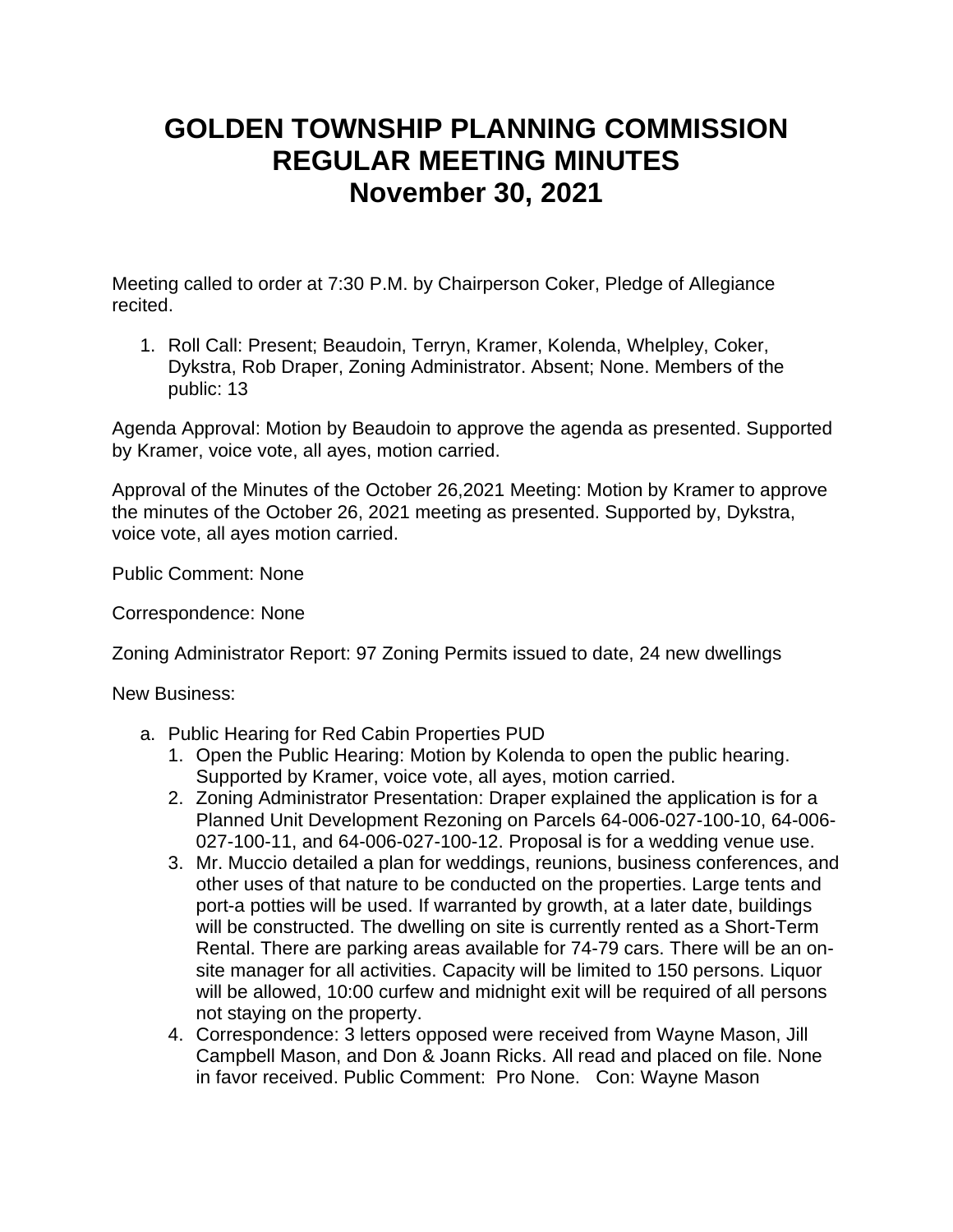recapped his letter of opposition. Jill Campbell Mason concerns are noise and the violations of the deed covenants about view, buildings.

- 5. Rebuttal: Val Du Lakes over the years has had concerts, Hippie Fest, and other loud outdoor activities. This use would be no worse than that.
- 6. Zoning Administrator Remarks: Parking will be adequate.
- 7. Motion by Kolenda to close the Public Hearing. Supported by Terryn, voice vote, all ayes, motion carried.
- 8. Deliberation: Kolenda questioned about food service approval from District #10 Health, precautions to control liquor use on-site, lighting, controlling crowd size. Answers were incomplete. Whelpley stated the covenants should be considered, even though the township doesn't have authority to enforce them. Beaudoin is concerned about noise and crowds near the residential uses nearby.

## **PUD Approval Standards**

## **Find of Fact**

1. Use or uses established in a proposed PUD shall be consistent with the township's Master Plan & its Zoning Ordinance. The type of development authorized by the PUD zoning will be consistent with the intent and purpose of the Master Plan, as well as the intent and purpose of the underlying zoning district in which the PUD is located. Motion by Whelpley this PUD will not comply with this standard. The commercial use on this small parcel is not compatible with the AR zoning intent for residential uses. Supported by Kramer, voice vote, all ayes, motion carried.

Will Comply \_\_\_\_ Will Not Comply \_X\_\_

2. The proposed PUD will create a recognizable & substantial benefit. The granting of the PUD zoning will result in a recognizable and substantial benefit to the users of the PUD and the township. Such benefits would not likely be realized if the PUD was not granted. Motion by Kramer the PUD will not comply with this standard. No substantial benefit to the township was shown or stated. Supported by Dykstra, voice vote, all ayes, motion carried.

Will Comply Will Not Comply X

3. The proposed PUD will not burden public roads, facilities, utilities & services. The use or uses established in the PUD will not result in a material burden on police and fire services, nor on other public services or facilities. Motion by Whelpley the PUD will comply with this standard. No burden on services was found. Supported by Kramer, voice vote, all ayes, motion carried.

Will Comply X Will Not Comply

4. The proposed PUD will not materially impact use and development of surrounding property.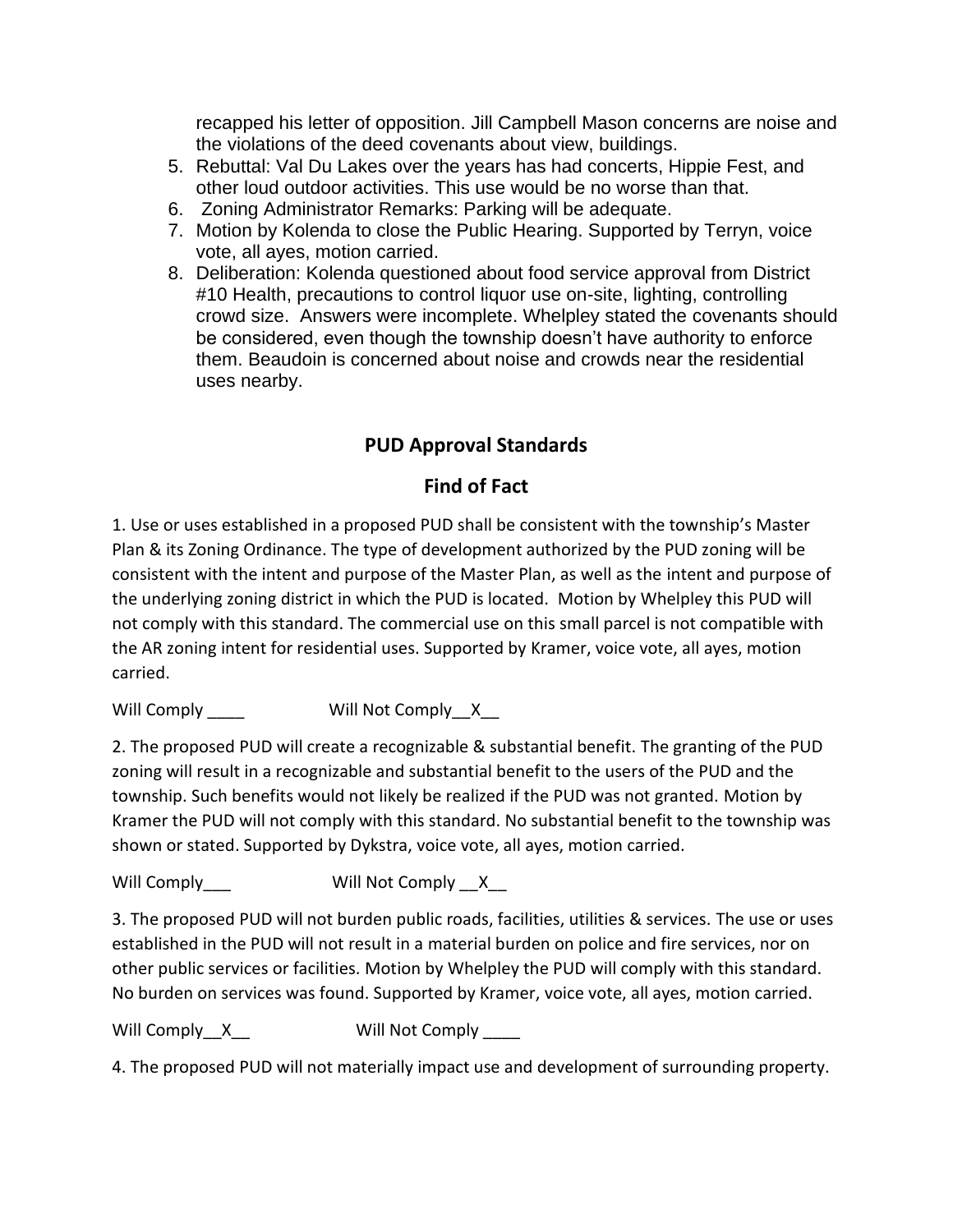The use or uses established in the PUD will not diminish the opportunity for surrounding property owners to use and develop their property as zoned. Motion by Kolenda the PUD will not comply with this standard. The commercial non-residential uses will detract from the residential atmosphere of the neighboring properties. Supported by Dykstra, voice vote, all ayes, motion carried.

Will Comply Will Not Comply X

5. Single ownership or control required.

The proposed PUD is under single ownership or control. A single person or entity has responsibility for completing the project in conformity with the approved site plan and any conditions of approval. Motion by Whelpley the PUD will comply with this standard. Supported by Kolenda, voice vote, all ayes, motion carried.

Will Comply X Will Not Comply

6. Incorporation of natural features & environmental amenities required.

Natural features, including watercourses, natural and artificial drainageways, wetlands, floodplains, sand dune areas, lakes, ponds, stands of trees, etc., shall be substantially incorporated into the design and construction of the PUD. The PUD shall be designed so as to require minimal disturbance of the natural topography. Motion by Kolenda the PUD will comply with standard. Supported by Dykstra, voice vote, all ayes, motion carried.

Will Comply X Will Not Comply

7. Completion of construction of buildings & improvements.

Buildings and improvements must be completed prior to use and occupancy unless such use and occupancy will not impair the health safety and general welfare of the users or occupants of the PUD, and the users and occupants of adjoining property. The Planning Commission may establish conditions applicable to the completion of building and other improvements. Motion by Kramer the PUD will comply with this standard. Supported by Dykstra, voice vote, all ayes, motion carried.

Will Comply\_X\_\_ Will Not Comply \_\_\_\_\_

8. Performance guarantees.

The Planning Commission may require a performance guarantee cash, certified check, irrevocable bank latter of credit, or other surety) covering the estimated cost of completing the improvements within the PUD. For purposes of this subsection, the term "improvements" means features including roadways, lighting, utilities, sidewalks, storm drainage facilities, screening, and the like deemed by the Planning Commission as reasonably necessary to protect the health, safety, and welfare of the residents of the township and future users or inhabitants